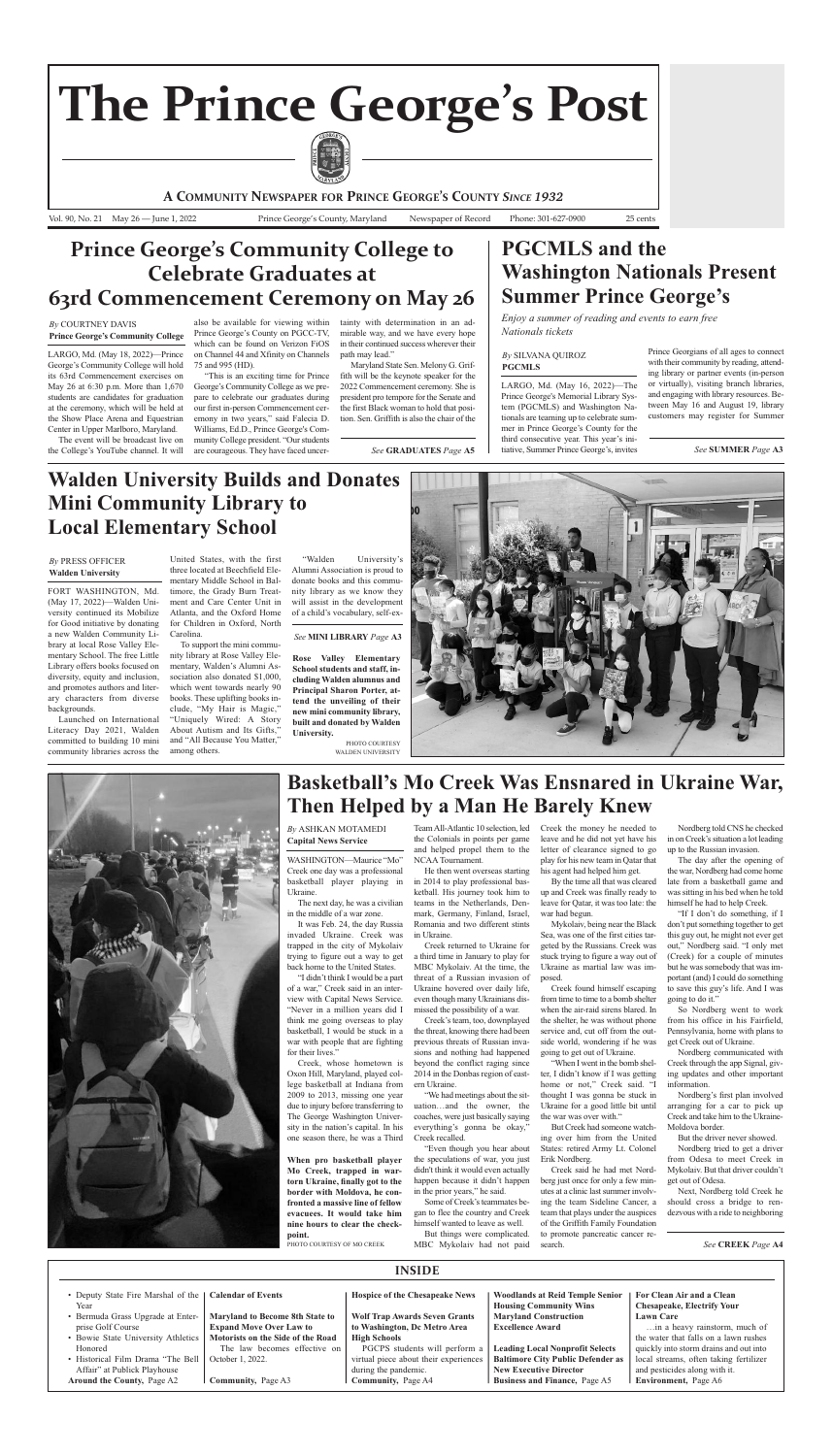### **Former PG County Bomb Squad Commander Nominated as Deputy State Fire marshal of the year**

STATEWIDE (May 16, 2022)—Senior Deputy State Fire Marshal Dale Ednock has been selected as the Bomb Squad nominee for Deputy State Fire Marshal of the Year. He will join other investigators chosen throughout the state for the 2021 James C. Robertson Deputy State Fire Marshal of the Year Award during the Maryland State Fireman's Convention in Ocean City this June.

Senior Deputy Ednock began his public safety career in 1990 as a firefighter with Prince George's County Fire Department, where he pursued training and certification as a bomb technician, police officer, fire investigator, and K-9 handler. After 23-years, he retired as Commander of the Prince George's county office of the Fire Marshal Bomb squad. he was hired by the office of the State Fire Marshal in January of 2014. As a previous supervisor, Senior Deputy Ednock brought both experience and leadership where he supervised  $(4)$  Lieutenants,  $(8)$  bomb technicians as well as their Explosive Detection Canine Teams. During his career with PG County, he operated one of the bomb mitigation robots, which disarmed the bomber at the Discovery Channel headquarters in Silver Spring in 2010. Senior Deputy Ednock has continuously pursued training opportunities, gaining certifications as a Tactical Bomb Technician, Underwater Hazardous Device Technician as well as UAS drone operator.

"Senior Deputy Ednock volunteers for assignments and agrees to change his schedule with little notice and is willing to handle special assignments as assigned. his attitude is professional, and he provides great detail during these events. Senior Deputy Ednock embraces the opportunity to educate the public about what we do. His flexibility and ability to get the job done clearly exhibit exceptional performance." stated Deputy Chief Duane K. Svites, Bomb Squad commander.

Growing Bermuda Grass and ensuring proper soil adhesion is necessary during the hottest months to enable the grass to spread and grow quickly. Benefits of the renovation include:

- More sustainable, environmentally friendly golf turf
- less pesticide and fertilizer applications
- Latest and greatest golfing turf in the Mid-Atlantic region
- improved course conditions and playing surface during peak times
- Fewer resources such as water, gas, electricity needed to maintain the course

Enterprise Golf Course and all short game practice facilities will be closed for renovation starting Friday, May 27. however, the driving range and golf shop will be open every day during renovation from 9 a.m.–7 p.m. The tentative Grand Reopening for the course is Saturday, July 30. For more information and updates, visit https://pgparks.com/5197/Course-Renovation-Updates.

*—The Office of the State Fire Marshal*

### **Department of Parks and Recreation, Prince George's County Announces Bermuda Grass Upgrade at Enterprise Golf Course**

RIVERDALE, Md. (May 17, 2022)—The M-NCPPC, Department of Parks and Recreation in Prince George's County is proud to announce its upcoming renovation to Enterprise Golf Course in Mitchellville, MD. From Memorial Day weekend to the end of July, the course will undergo an extensive upgrade to continue the Department's commitment to improve playing conditions.

"What can I say I have beauty and brains because these young ladies have excelled in everything that has been expected of them within the classroom and in competition," head women's bowling coach andrew campbell said. "Truly honored to stand with the football team and other groups that have won championships this season."

Additionally, head football coach Damon Wilson was named the 2021 CIAA Coach of the Year, the AFCA Super Region Two Coach of the Year and the American Football Coaches Association (AFCA) DII National Coach of the Year, becoming the first CIAA coach to win the prestigious award after leading the Bowie State Bulldogs to the program's first ever NCAA Football Quarterfinals appearance.

"Thank you for this honor and inviting our student-athletes here to experience this, this is amazing," said Wilson. "I want to thank my assistant coaches because without them, none of the accolades that were mentioned would be possible. I am extremely grateful for this opportunity and thankful to be the head coach at Bowie State University."

Prince George's County officially recognized Wilson's and both the football and women's bowling programs success with proclamations.

For the most up-to-date information on Bowie State University Athletics and its 13 varsity sports teams, please visit www.bsubulldogs.com.

### **Bowie State University Athletics: Football and Women's Bowling Honored by Prince George's County With Proclamations**

BOWIE, Md. (May 17, 2022)—The Prince George's County Council issued a proclamation tuesday morning honoring the Bowie state football and women's bowling team's program success, including the 2021 and 2022 central intercollegiate athletic association (ciaa) championship at the Wayne K. Curry Administration Building.

The Bulldogs women's bowling team captured its sixth-straight CIAA championship; the program's 10th overall marking the most championships won by a program in conference history while the Bulldogs football team secured its third-straight CIAA title.

christian Ferguson of lanham, Maryland who is a senior at University of Maryland Eastern Shore was double-winner at the honors convocation, which he first attended when he was a freshman and before the pandemic disrupted the past two inperson ceremonies. The English major was named his department's top student and the Award of Excellence winner for the School of Education, Social Sciences, and the Arts.

"I'm really honored to be chosen to represent UMES," Ibeawuchi said. "I am hoping I can learn some things that I will be able to share with others

This fellowship is a key avenue to develop student-leaders who are engaged global citizen's, actively contributing to the creation of equitable, healthy, sustainable, and socially-just communities," the organization said in a press release announcing the honorees.

Since arriving at UMES, Ibeawuchi has also nurtured a talent for helping peers in how to apply cosmetics for important social events.

"It's just something I like to do, and people seem happy with," Ibeawuchi said. Ibeawuchi was flattered to be nominated by Latoya Jenkins, UMES' Vice President of enrollment management and student experience, and "I hope to gain knowledge, meet others, build networks and bring back ideas to UMES."

*—Jolisa Williams, Bowie State University*

### **Department of Parks and Recreation, Prince George's County, Announces Historical Film Drama "the Bell Affair" at Publick Playhouse**

RIVERDALE, Md. (May 19, 2022)—The Department of Parks and Recreation in Prince George's County, part of The M-NCPPC, is proud to announce the Premiere of The Bell Affair at The Publick Playhouse. An animated documentary, the historical film drama tells the true story about the legal fight for freedom from enslavement by the Bell family. It will premiere on Thursday, June 2, 2002, at 7 p.m. at The Publick Playhouse, 5445 Landover Rd, Cheverly, MD 20784.

The Bell Family was enslaved in Prince George's County and Washington,

after graduating a year from now, ibeawuchi is looking to go to graduate school to become a physician's assistant "because i have the desire to help people and have the potential to impact human life positively." Information received from UMES THE KEY (A newsletter for students, faculty, staff, alumni, and friends April 2022).

Mrs. Madden (as the children knew her), a teacher's aide in 1st grade and my library assistant at St. Philip the Apostle School, died of COVID-19 back in 2020 when the virus was new. in celebration of the life of this much-beloved teacher, a Memorial Dedication Ceremony was held on the school grounds April 27 two years to the day she died. A Memorial plaque, blessed by Fr. patrick lewis, was planted in front of St. Philip's statue.

Connie grew up in SE Washington, daughter of Annie Mae and Matthew Fuller, and graduated from Margaret Murray Washington Vocational High school. she married William "Bill" Madden, who died in 2012, and had two children, Autumn and Ian.

# TOWNS and NEIGHBORS

*See* **AROUND tHE COUNty** *Page* **A7**

### **Around the County**

### **in & Around morningside-Skyline** by Mary Mchale 301-735-3451

When they were enrolled at St. philip's, connie began volunteering daily in the school library where I was librarian for almost 40 years. After Autumn and Ian went on to high school, Connie became a classroom aide, a job she held the rest of her life. Among other responsibilities, she helped the children with their reading and how to use the computer. Mrs. Madden loved the children and they loved Mrs. Madden.

#### **ASBURy UNitED mEtHODiSt CHURCH**

The Ushers of Asbury UMC will be celebrating their 73rd Anniversary on Sunday, June 12, 2022, at 10:30 a.m. They cordially invite you to come out and help them to celebrate this joyous occasion by praising God through songs and music. Rev. Gladman Kapfumvuti, pastor of Asbury United Methodist Church will be the speaker for the morning service. Thanking you so very much. Sister Edna Hill, Usher President.

In the spring of 2020, Connie's mother Annie developed a fever and cough. She was hospitalized with COVID-19 and died April 24. Connie, a dialysis patient, contracted the virus and died three days later. She was 64. The Washington Post did a major story on them.

The Memorial Service began with a special Mass, followed by a procession to the statue of st. philip in front of the school. Ms. Deanna Johnson, principal, paid tribute to connie; reflections were by sean Weekes, Kyndall King and Mrs. velvet Marshall. Fr. patrick lewis, pastor of St. Philip's, offered a Dedication prayer and there were choral selections by St. Philip's Memorial Choir. A reception followed in the school social hall.

Among those in attendance were Con-

### **BSU OFFiCE OFALUmNi ENGAGEmENt**

The Office of Alumni Engagement extends a huge Congratulations to fellow Bulldog Myles Frost for being nominated for a Tony Award for his portrayal of Michael Jackson in "MJ: The Musical" on Broadway. The 75th Tony Awards ceremony will take place on Sunday, June 12 at Radio City Music Hall and will broadcast live on cBs. #GiveMylesTheTony#BSU4Life l #Bowie BOLD.

Congratulations to Ben and Debbie Rose who celebrated their 50th wedding anniversary on May 6.

### **UmES HONORS CONVOCAtiON**

The 2022 Multicultural Festival, showcasing Diversity  $&$  Building One county, is coming up saturday, July 11, noon to 6 p.m. at The Show Place Arena (Equestrian Center) at 14900 Pennsylvania avenue, upper Marlboro. "come and enjoy food, music, cultural performances, kids' corner, vendors and more!" info, 240-508-1394 or cosuji@co.pg.md.us.

The legal age to marry in Maryland will rise to 17 under a bill signed into law on April 21. Over the years Maryland had become a destination for outof-state child weddings.

A home at 6012 Ladd Road, in Skyline, recently sold for \$369,000.

Andy Sheldon writes, in Nextdoor Morningside, "Kudos to PGC Residents for continuing to wear masks. I work in No. Virginia and very few people there wear a mask (I estimate less than 5%). When I come back to PGC, most people in most stores are wearing a mask (even though the signs requiring them are mostly gone). It tells me that PG residents care about their fellow residents

"i remember thinking at that first convocation it would be nice to be called up on that stage," Ferguson said. "But to be honest, this is a total surprise. It is great to have such an honor." Information received from UMES The KEY, a newsletter for students, faculty, staff, alumni, and friends.

#### **miD-AtLANtiC CiViC FELLOWS**

Krystal ibeawuchi, a dean's list student and junior class president, will represent the University of Maryland Eastern shore as an inaugural member of the Mid-atlantic civic Fellowship program for the 2022–23 academic year.

He completed an internship and surgical residency at Prince George's General hospital, completed a fellowship in shock-trauma at the University of Maryland Hospital in Baltimore and practiced for two years as House Surgeon in Fairfax hospital, before opening a practice in clinton.

a biology major hoping to pursue a career in medicine, Ibeawuchi is among thirteen undergraduates from Maryland, the District of Columbia and Delaware selected for their academic credentials as well as emerging leadership skills.

Dr. Lee-Llacer was elected Maryland delegate to the American Medical Association for 16 years, was president of the Maryland state Medical society and president of the society of philippine Surgeons in America, among other leadership roles.

His love for medicine and care for his patients was only eclipsed by "his adoration and love" for his wife of 60 years, zorayda, four children, and eight grandchildren. Funeral Mass was celebrated by Msgr. Mariano Balbago at St. Christopher's church, chester, Md.

she was born in chicago, daughter of Anthony and Julia Zebrowski. She married Don Thomas Hilleary in 1953 and was the mother of two daughters, Julia and Gwenmarie.

In addition to her position at the

Beginning with an orientation this month, campus compact Mid-Atlantic, the program organizer, will "offer students, high impact opportunities to develop their leadership skills and understanding of civic and community engagement so they may House, she bred horses for Harness Racing and was a longtime volunteer for the

better serve as leaders in their communities and collectively create solutions to our region's most urgent problems."

ibeawchi calls lanham, Maryland home but as a child lived in England, where she experienced a different approach to education she believes "molded the foundation of my (approach to) leadership."

In addition to being an elected student leader, Ibeawuchi has been active in the Hollerin Hawks school-spirit group and "the illustrious organization Delta Sigma Theta Sorority, Inc."

"By being a part of these organizations," she wrote in an essay, "i've found myself, and it has molded me into the person I am today, such as giving back to the community, volunteering for food distribution centers, and collaborating with different organizations within the campus community."

program organizers project they will hold one-in-person gathering and at least six virtual meetings, "including site visits, trainings, and workshops with regional and national experts focused on leadership development and advancing equity through civic and community engagement in the Mid-Atlantic region" including such topics as:

Transformational Community-based Leadership, Grassroots Strategies for Developing Justice, Equity, Diversity, and Inclusion, Global Citizenship and Cross-Cultural Competencies, Service and Community Engagement in the Corporate Sector, Advancing Equity and Social Change through Advocacy and Public Policy, Systemic Change through Collective Impact.

**memorial for Connie madden, St. Philip's teacher who died of COViD**

st. philip's was connie's parish. she was a Eucharistic minister, particularly at the children's Masses.

nie's aunts, ophelia Boyd and cynthia Green, and her cousin, Michele Boyd. I appreciated talking with them about Connie.

By the way, connie had met two fa-

### Brandywine-Aquasco<br>
by Audrey Johnson 301-922-5384

mous people: years ago, she met Queen Elizabeth II who walked past her home. (The street is now known as Queen's Stroll.) And she met Mother Teresa on the steps of St. Dominic's Church in SW Washington.

#### **Neighbors & other good people**

i've just returned from a sweet trip to my hometown, Saginaw, Mich. Daughter Therese came from Brownsville, Texas, and shared the driving with her son Michael who currently lives in Maryland. i enjoyed being with my siblings, brother Tom who lives with his wife Evelyn in the Mudd Family home, sisters Rosie and Stella and her husband George. As you know, it's always special to go home!

### **multicultural Festival at Show Place Arena**

#### **Changing landscape**

The Chesapeake Bay Bridge area is being considered for a new span that would relieve traffic congestion for weekend beachgoers and Eastern Shore.

#### **Andy's COViD-19 report**

and are willing to tolerate the inconvenience to help get rid of this virus."

I thank you, Andy, for writing. And by the way, I still wear a mask.

### **Reynaldo Lee-Llacer, President of Philippine Surgeons in America**

Reynaldo Labitag Lee-Llacer, 88, a surgeon with a practice in clinton for more than 50 years, died april 8 at his home in Stevensville.

A native of San Fernando, Philippines, he attended the University of Santo Tomas in Manila, participated in ROTC and earned his medical degree in 1958. After a three-year tour on his home island of Ticao, managing a typhoid epidemic and cholera outbreak, in 1962 he left for the U.S.

### **Felicia Hilleary, Red Cross volunteer at Andrews**

Felicia Eleanore Hilleary, 90, Legislative Aide in the U.S. House of Representatives for many years, died at home in Lothian on April 1.

### *See* **mORNiNGSiDE** *Page* **A7**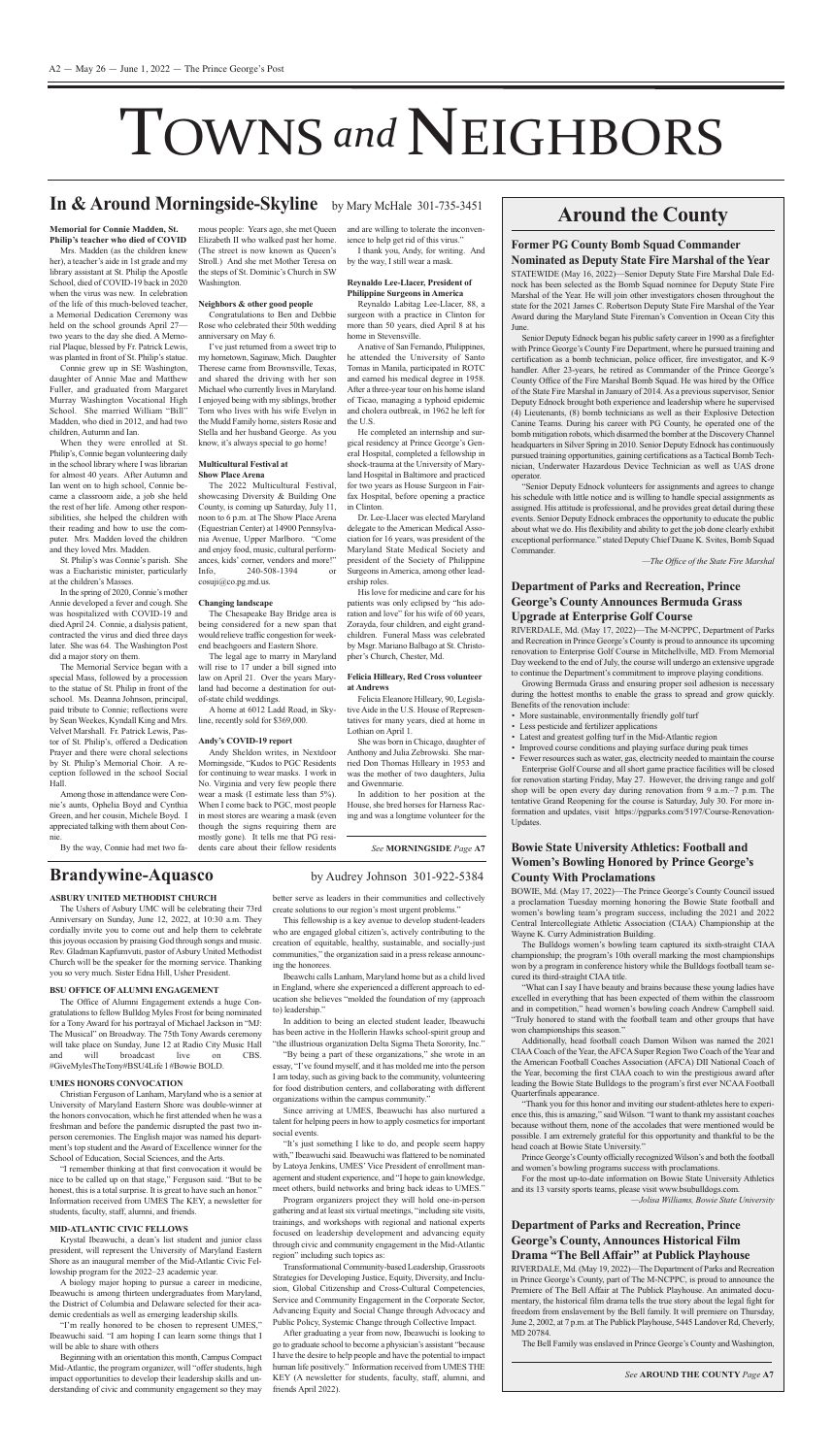Prince George's at pgcmls.info/summer and start logging reading, event, and online resource activities to earn badges and prizes.

Summer Prince George's is more than a traditional summer reading program,

"pgcMls is very proud to announce Summer Prince George's, our new community-centered brand for summer reading and engagement. The program offers a variety of events and incentives to encourage families to read and enjoy the summer here in Prince George's County, while earning awesome prizes like vouchers for Washington Nationals tickets," stated Roberta Phillips, PGCMLS' CEO. "summer is the perfect time for customers of all ages to explore books, films, magazines, events and more that ignite their interests, hobbies and educational pursuits. The Library is so pleased to be able to welcome customers back to inperson programming at your local branches and other exciting locations in Prince George's County. Reintroduce yourself to all the wonderful, free offerings we have for you."

- June 11: Play Ball with the Washington Nationals at Walker Mill Regional Park, Capitol Heights, MD, 10 a.m.-12 p.m.
- June 13-21: Juneteenth celebrations at various branch libraries
- July 5-August 12: The National Aquarium at various branch libraries
- July 16 and 30: The Science Guys of Baltimore: Waves, Waves, Waves! at various branch libraries
- All summer long: Spanish-English Ready 2 Read Storytime at various branch libraries

with exciting events for children, teens, and adults alike to discover their passions and get to know their local community. "We are pleased to once again work with our friends at the Prince George's County Memorial Library System to encourage summer reading among Prince Georgians," said gregory Mccarthy, Washington Nationals Senior Vice President, Community Engagement. "Through this program, we hope to help readers of all ages discover a passion for books while offering exciting incentives to help them meet their goal of reading at least 30 min-

utes a day, every day." This summer's special events include the Library's inaugural Rainbow Festival (Saturday, June 4, 11 a.m.), Play Ball with the Washington Nationals at Walker Mill Regional Park (Saturday, June 4, 10 a.m.–12 p.m.), Summer Prince George's kickoff events at various branch libraries (June 4–11), and additional special events.

### **Summer Prince George's 2022 Special Events**

- June 4: Rainbow Festival at New Carrollton, 11 a.m.–2 p.m.
- June 4–11: Summer Prince George's

PGCMLS is ramping up engagement opportunities for adult booklovers to connect this summer with Book Crawl. This new series of free social events will take place at local businesses, ranging from

Vigilante Coffee in Hyattsville to New Deal Cafe in Greenbelt. The series kicksoff at Denizens Brewery in Riverdale park on Wednesday, June 29 at 7 p.m.

Kickoff at various branch libraries

- Denizens Brewery, Riverdale: Bingo, Wednesday, June 29, 7–8:30 p.m.
- vigilante coffee, hyattsville: craft and create: Macramé, Friday, July 8, 1–3 p.m.
- Olive on Main, Laurel: Trivia Night, thursday, July 14, 6–8 p.m.
- Calvert Brewing Company, Build & Brew Lego Challenge, Thursday, July 21, 6–7:30 p.m.
- The Capital Wheel/Flight Deck, National Harbor: Meet Your Librarian, Wednesday, July 27, 6–7:30 p.m.
- New Deal Cafe, Greenbelt: Open Mic, Thursday, August 4, 6:30–8 p.m.
- Robin Hill Winery, Brandywine: Virtual Reality Paint & Sip, Saturday, August 6, 1–3 p.m.
- Rise Up Nutrition, Laurel: Virtual Reality Fitness, Saturday, August 20, 10 a.m.–1 p.m.

annapolis, Md. (May 16, 2022) among the dozens of bills that Maryland Governor Larry Hogan sign[ed] into law May 16, Senate Bill (SB) 147 - Motor Vehicles – Operation When Approaching Stopped, Standing, or Parked Vehicles, which was sponsored by Senator Jeff Waldstreicher (D, District 18, Montgomery County), is near and dear to AAA.

### **Social Justice Camp**

New this summer are PGCMLS' inaugural social Justice camp, made possible by the Pull Up Fund and PGCMLS Foundation, that will teach teens how to engage in advocacy, make connections in their community, and develop their interests into a tool to ignite change. The camp is a free, week-long, in-person camp for teens who live in prince George's County that will be offered at five branch libraries. campers will hear from experts in human rights, technology,

The law requires drivers approaching a stopped, standing or parked vehicle displaying hazard warning lights, road flares or other caution signals, from the rear to make a lane change into an available lane, not immediately adjacent to the vehicle, or to slow to a reasonable and prudent speed that is safe. Current state law applies to emergency vehicles, tow trucks, and service vehicles. however, passage of sB 147 expands the state's Slow Down, Move Over law, to cover all vehicles displaying hazard lights on the side of the road.

This was AAA Mid-Atlantic's primary legislative priority this year and the auto club is commending Maryland legislators for passing the legislation.

"We applaud the Maryland General Assembly for passing this critical piece of legislation to protect motorists at the roadside and are grateful to Governor Hogan for signing the measure into law," said Ragina Cooper Ali, Public and Government Affairs Manager for AAA Mid-Atlantic in Maryland and Washington, D.C. "We are also especially grateful to senator Waldstreicher and Delegate Healey for their leadership in sponsoring this measure."

While every state has some form of Move Over law, passage of SB 147 makes Maryland one of only eight states with a provision to protect motorists. Arizona, Connecticut, illinois, oklahoma, oregon, pennsylvania, and Tennessee currently include

> and other fields while working alongside other budding activists to create a pitch for a project to help their community. "Teens are constantly expressing their interest in social justice to library staff. They are so eager to help their community, but oftentimes they do not know where to start. This camp is meant to meet teens where they are and provide the necessary skills to make their community organizing dreams come true." said Isaiah West, Teen Services Specialist at pgcMls. visit pgcmls.info/teens for more information

vehicles on the roadside in their Move Over firm Impact Research estimated that 566 laws.

"I was honored to sponsor this life-saving measure on behalf of AAA Mid-Atlantic and Maryland motorists," said Senator Jeff Waldstreicher. "Tragically, the number of incidents where disabled motorists are injured or killed on the side of the road, or when first responders are struck while serving others, continues to increase."

### **Social Justice Camp Schedule**

July 11–15, Bowie Branch library July 18-22, Greenbelt Branch Library July 25–29, south Bowie Branch library August 1-5, Spauldings Branch Library august 15–19, hyattsville Branch library

### **Book Crawl**

"Adding motorists who are stopped, standing or parked on the side of the road with emergency flashers to the law is the next logical step in expanding the slow Down Move Over law. It will provide drivers, as well as emergency personnel, who may be aiding them with additional protections when they are on the side of the road," ali said.

In a report from the Insurance Institute for Highway Safety (IIHS), "Using federal crash statistics, transportation data analysis

### **Book Crawl Schedule**

Despite every state in the country having some form of Move Over law, motorists routinely indicate that they are either unaware of state laws that require them to slow down and/or move over for emergency vehicles or that they are uncertain which groups or types of vehicles apply. sB 147 simplifies the law, reducing confusion, so that caution must be extended to anyone with flashing lights in a stationary vehicle on the roadside.

The Maryland Department of Transportation and the Maryland Chiefs of Police Association (MCPA) also were proponents of the law. Maryland Transportation Authority Police Chief Kevin Anderson, who is also Chair of the MCPA's Traffic Safety Committee said, "The expansion of the Move Over law will help save lives on Maryland highways and is another step in moving us toward Zero Deaths."

In AAA Mid-Atlantic's recent poll of Maryland drivers, 84% of those surveyed indicated they would support Move Over laws to cover motorists with disabled vehicles.

AAA has been instrumental in the passage of Move Over laws across the country, and here in Maryland, to protect first responders, law enforcement officers, tow truck operators and service vehicle drivers. "We are beyond pleased to see those same protections extended to motorists stopped on the side of the road or with disabled vehicles to prevent fatalities on our roadways," ali added.

The law becomes effective on October 1, 2022.

pression, and reading comprehension," says Ulysesses Wilcox, Walden Alumni Ambassador Program Manager. "It's paramount that literacy is introduced and reinforced at the early childhood stage, and we couldn't be more excited to work with a Walden graduate in Dr. Porter in helping to affect positive social change locally and around the world."

"At the beginning of this year, we started asking for book donations from the community, so it means the world to have Walden's Little Library support our efforts," says Dr. Sharon H. Porter, principal of Rose Valley Elementary and Walden EdS in Educational Administration and Leadership graduate. "I am so grateful for Walden University choosing Rose Valley to do this. Through their donation of books, our students will have the opportunity to not only have books at school, but to physically take them home."

According to the National Center for Educational Statistics (NCES), 43 million U.S. adults possess low literacy skills. Literacy is linked to better health, higher levels of civic engagement and higher wages. The nation could be losing up to \$2.2 trillion annually due to low adult literacy rates, according to a study released by the Barbara Bush Foundation for Family Literacy and Gallup.

*More than* 50 *years ago*, Walden University *was founded to support adult learners in achieving their academic goals and making a greater impact in their professions and communities. Students from across the U.S. and more than 115 countries are pursuing a certificate, bachelor's, master's or doctoral degree online at Walden. The university offers more than 100 online degree and certificate programs. Walden University is accredited by The Higher Learning Commission, hlcommission.org. For more information, please visit WaldenU.edu.*

Description: Join State's Attorney Aisha N. Braveboy along with area law enforcement and mental health professionals for an informative dialogue on the intersection between mental health and the criminal justice system. Moderated by Tracee Wilkins, News4 Prince George's county Bureau chief.

Location: This will be a virtual event via Zoom and streamed live on Facebook. if you would like to attend, visit https://tinyurl.com/cicMay2022. contact: commaffairs@co.pg.md.us

**innovateBowie! 2022 Bowie BiC 10 year Celebration** Date and time: Wednesday, June 8, 2022, 4–8 p.m. Description: Featuring Sports, Arts & Entertainment Innovation Location: 15901 Fred Robinson Way, Bowie, MD 20716

> sadly, several motorists tending to disabled vehicles have been killed on the side of the road here, in Maryland. Kennedy Sookal, of Reisterstown, and Stuart Johnson, of Baltimore, were both killed in separate incidents in 2019, as they tried to change a tire on the side of the road.

> Being on the side of the road is dangerous for everyone, even those who the law is already intended to protect are not exempt from the perils on the road.

> Just a few months ago, AAA contractor, Muhammad shehzad, was killed on the side of the road in howard county, after changing the tire of a AAA member.

Date and time: Saturday, June 11, 2022, 10 a.m.–2 p.m. Description: The Millennium-Seat Pleasant Club, National Association of Negro Business and Professional Women's Clubs, Inc. is sponsoring. alzheimer specialists, covid-19 shots, boosters and take home kits, free food, snacks and music. Free!

Location: Mt. Calvary Baptist Church, 608 N. Horners Lane, Rockville, MD 20850

### **Blood Drive: EDNA'S Love at the Hotel, University of maryland** Date and time: Tuesday, June 14, 2022, 12-6 p.m.

Description: To support the urgent need for blood in the Black community and as part of its commitment serving others, The Hotel at the University of Maryland will host a blood drive in partnership with EDNA's Love on Tuesday, June 14, 2022, from 12 p.m. to 6 p.m. Members from the public are encouraged to come out and donate blood that will ultimately save many lives. Those interested in donating should register online at: https://www.redcrossblood.org/give.html/finddrive and search by sponsor code "EDNASLOVE" or call 1-800-REDCROSS to make a lifesaving donation.

Location: Terrapin Ballroom, The Hotel at the University of Maryland, 7777 Baltimore Ave., College Park, MD 20740 contact: 1-866-236-3276

people were killed and 14,371 injured each year over 2016–18 in crashes on all types of roads involving a disabled vehicle in which visibility was likely a factor. The annual societal cost of those crashes totaled around \$8.8 billion in medical payments, lost wages, and the less easily quantified costs of death or disability."

## COMMUNITY

### **Summer from A1**

### *By* press oFFicer **AAA**

### **maryland to Become 8th State to Expand move Over Law to motorists on the Side of the Road**

*AAA Applauds Governor and Lawmakers For Passing Critical Life-Saving Measure*

photo courtesy Walden university

**Dr. Sharon H. Porter, Walden alumna and Rose Valley Elementary principal, is thrilled to receive Walden University's mini community library donation, which will help expand access to literature for her students.**

**Being on the side of the road is dangerous for everyone, even those who the law is already intended to protect are not exempt from the perils on the road.**

More than 617 million children and adolescents worldwide are not achieving minimum proficiency levels in reading and mathematics. In the U.S. alone, 25 million children cannot read proficiently.

> adtalem global education *(NYSE: ATGE) is a leading healthcare educator and provider of professional talent to the healthcare industry. With a dedicated focus on driving strong outcomes that increase workforce preparedness, Adtalem empowers a diverse learner population to achieve their goals and make inspiring contributions to their communities. Adtalem is the parent organization of American University of the Caribbean School of Medicine, Chamberlain University, Ross University School of Medicine, Ross University School of Veterinary Medicine and Walden University. Adtalem and its institutions have more than 10,000 employees and a network of more than 275,000 alumni. Adtalem was named one of America's Most Responsible Companies 2021 by Newsweek, and one of America's Best Employers for Diversity 2021 by Forbes. Follow Adtalem on Twitter @adtalemglobal, LinkedIn or visit Adtalem.com for more information.*

### **mini Library from A1**

To learn more about Walden Community Libraries, please visit WaldenU.edu/community-libraries.



### **Community in the Courthouse**

Date and time: May 31, 2022, 6-7:30 p.m.

### **Save the Date!!**

### **Save the Date!! Health Fair Festival**

### **Juneteenth Freedom Day Celebration**

Date and time: Sunday, June 19, 2022, 2 p.m.

Description: The Prince George's Arts and Humanities Council partners with National Harbor for a day of education, reflection, and celebration of Juneteenth. performances from the prince george's county poet Laureate and Youth Poet Laureate, SOLE Defined, a Black-owned dance company, live music from DuPont Brass, and more! Location: Plaza Stage, National Harbor

### **CALENDAR OF EVENTS**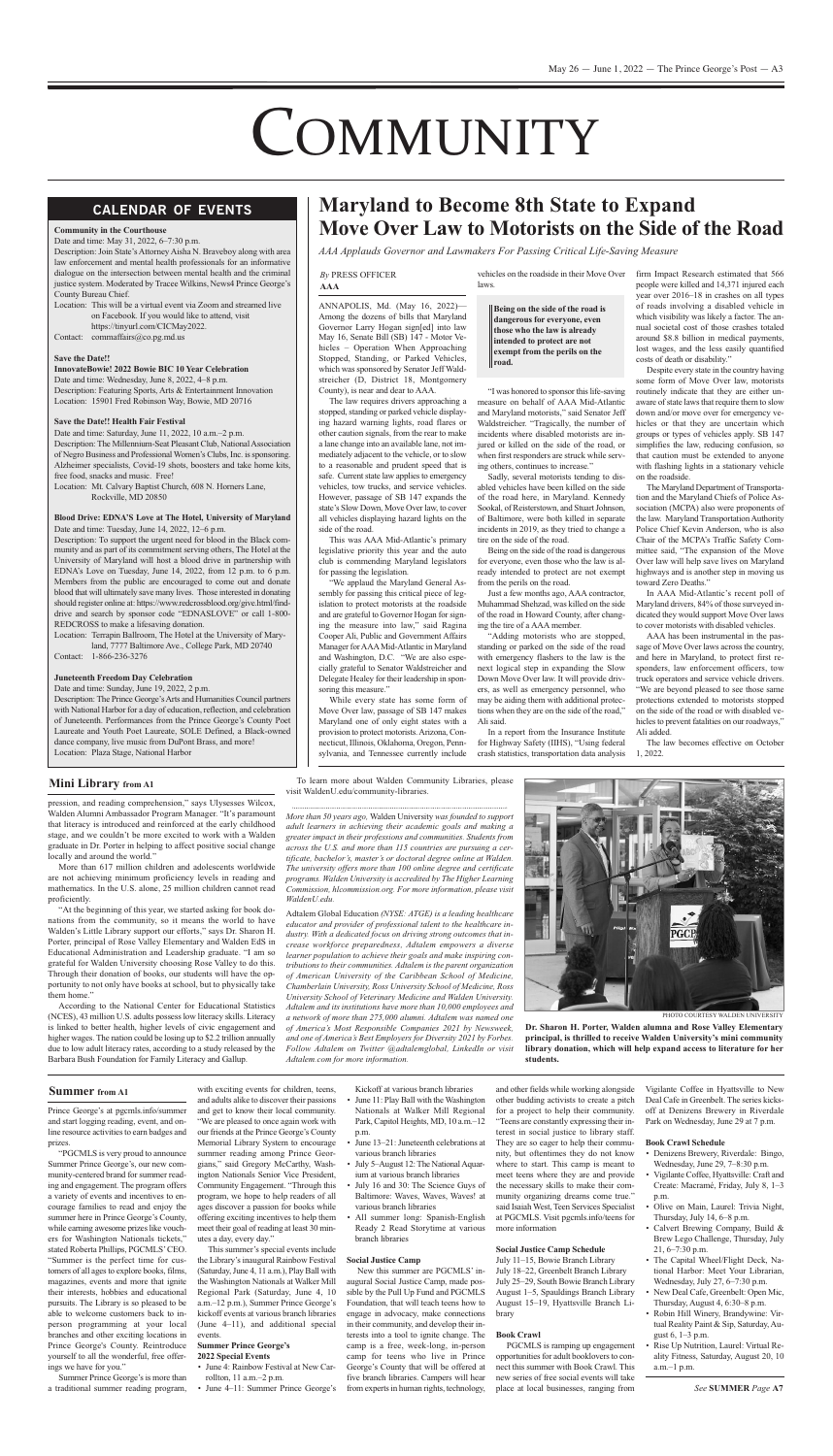**General manager/ Legal Advertising manager** Brenda Boice **Administrative Assistant/ Billing** -

**Legal Advertising Assistant** Robin Boerckel **Web manager** Kyler Quesenberry

# **COMMUNITY**

Prince George's County, Md. Member National Newspaper Publishers Association, and the Maryland, Delaware, District of Columbia Press Association. The Prince George's Post (ISSN 10532226) is published every Thursday by the New Prince George's Post Inc., 15207 Marlboro Pike, upper Marlboro, Md. 20772-3151. subscription rate: 25 cents per single copy; \$15 per year; \$7.50 senior citizens and students; out of county add \$1; out of state add \$2. periodical postage paid at southern Md. 20790. Postmaster, send address changes to Prince George's Post, P.O. Box 1001, upper Marlboro, Md. 20772-3151.

### *The Prince George's Post*

The Prince George's Post P.O. Box 1001 15207 Marlboro Pike Upper Marlboro, MD 20772-3151 phone: 301-627-0900 • legal Fax: 301-627-6260 email: pgpost@gmail.com Contents © 2022, The Prince George's Post

**Publisher/Senior Editor** legusta Floyd **Editor** Lisa Duan

"There are two dates on your tombstone … the date of your birth and the date of your death. The dash in between those two dates represents your life. What you do with that dash is what matters most," perry said. "What matters in between shapes our views and impacts our decisions and the others around us. It's especially important when you have a lifelimiting condition or advanced illness."

In this first season of the series, Limes and his guests will discuss the continuum

pasadena, Md. (May 20, 2022) hospice of the chesapeake will dive into continuum of care that surrounds people living with life-limiting illness when it premieres its second podcast series, "Life, Death and What Matters In Between," on June 1. hosted by hospice of the Chesapeake's Director of Strategic Partnerships perry limes, the goal of the podcast is to tell the story of "the dash."

Whittemore, a social worker with Hospice of the chesapeake, about the necessity of advance care planning and how to deal with the challenging behaviors that can come with dementia.

**June 15:** A conversation with Joshua Vickery, CEO of Encore Creativity about the importance of music in our lives and it can be utilized as a treatment for those suffering from memory disorders.

**June 22:** A conversation with Cathleen Rawlings and Alice Jo Weaver who share their stories about their personal experiences of caring for a loved one diagnosed with dementia.

**June 29:** A conversation with Maresa Henry, executive director of Spring Arbor in Severna Park, about how assisted living centers, especially those with memory care, can be a valuable resource to families and loved ones of individuals living with dementia.

**July 6:** A conversation with Malcolm Augustine, Maryland State Senator for the 47th District in Prince George's

The podcast is part of the nonprofit's community outreach and education programming, which is made possible by the generous support of the John and Cathy Belcher Institute. The organization's first podcast, "Grief from the Other side," can be found at www.iheart.com/podcast/263-grief-fromthe-other-side-76585255.

of care for those living with dementia from supportive care, also known as palliative care, to hospice care and then grief care. The episodes feature conversations with professionals, family members and clinicians discussing the journey with dementia using a hypothetical patient at the center of the discussion. limes and his guests talk about how Joe, a 66-year-old Black retired schoolteacher living with dementia; his wife and caregiver, veronica; and their three grown daughters; can be empowered to have a better quality of life, even at the end.

The podcast, which can be found at www.iheart.com/podcast/53-life-deathand-what-matters-95585541, has six episodes. The schedule is as follows:

**June 1:** A conversation about the continuum of care and how supportive and hospice care can help dementia patients and their families with hospice of the Chesapeake Chief Medical Officer Dr. Eric Bush.

**June 8:** A conversation with Jessica

The workshop will be held from 10 a.m. to noon Friday, Aug. 19, in the conference level of hospice of the chesapeake's John & cathy Belcher campus, 90 Ritchie Highway, Pasadena, Maryland. The cost is \$10 and light refreshments will be served.

Registration is required and can be completed by calling 888-501-7077 or emailing griefinfo@chesapeakelife center.org. Attendance restrictions and requirements will be updated using the most recent Centers for Disease Control guidelines and organizational policies prior to the event.

Romania. But the Ukrainians didn't allow creek to cross the bridge.

Nordberg spoke on the phone at one point with one of creek's assistant coaches in Ukraine.

Before that phone call, that assistant coach hadn't made it a priority to help Creek escape, according to Nordberg.

But the conversation with Nordberg changed his mindset.

"he couldn't believe that somebody in the U.S. was setting up a way to get (Creek) out," Nordberg said. "I think he understood then that we were serious about it. So then he became a little bit more willing to support and get (Creek) out."

On Feb. 28, Creek called Nordberg, telling him that the assistant coach's family had a car and was going to use one of the routes Nordberg came up with to get out of Ukraine.

And the plan worked, as Creek and his assistant coach's family drove west to the Ukraine-Moldova border.

The ordeal wasn't quite over: Creek said he had to wait in the cold for nine hours, in line with thousands of people waiting to cross into Moldova.

Nordberg said he worked with the U.S. consulate in Moldova to help make sure Creek got across when he reached the border.

At last, Creek reached the checkpoint and crossed into Moldova. Then he made his way

to Romania, where he stayed in a hotel room provided by Project Dynamo, a non-profit organization originally set up to help evacuate Americans and Afghan allies from Afghanistan that now is helping evacuate American citizens in Ukraine.

Nordberg said he didn't sleep for five days as he aided creek in his dangerous exit from Ukraine. Nordberg bought a first-class plane ticket for creek to get home.

county how legislation can help individuals with a dementia diagnosis and support their families.

Creek flew from Romania to John F. Kennedy International Airport in New York, and then to Washington Dulles International airport outside Washington.

Back in Ukraine, Mykolaiv is one of the cities that has suffered heavy damage in the war.

But he offered his support to Ukraine to keep fighting and that he's praying for them.

### **Next 'Living With Loss'Workshop Explores How movement Helps in Coping With Grief**

"A lot of people got these dreams and aspirations of wanting to play professional basketball but a lot of people don't understand what it takes or actually what they have to go through," creek said."i want to give people the real scoop about how this actually is before you go over there and kind of have to figure it out yourself."

Nordberg said he and Creek plan to call or text each other every year on Feb. 28 to mark the basketball player's escape from war and to talk about people they have helped during the previous year.

pasadena, Md. (May 20, 2022)— People who are grieving the loss of someone dear to them can learn how movement, including yoga, can open a path to healing with chesapeake life center's "Living with Loss: Grief and Movement" workshop. Movement has long been used to help grievers cope with the impact of loss. physical activity can help one be able to express and alleviate the many overwhelming emotions that follow the death of a loved one. in this workshop, certified yoga instructor Cathy Rees will guide participants through basic yoga

Creek called Nordberg a "guardian angel" for helping him escape. Nordberg said he just did what he was taught to do by the military.

"I use what skill sets I had to help (Creek), who was a very special person," Nordberg said. "I'm glad I was at that clinic. And I'm glad I met him and was able to help him."

technique including gentle stretching, breathwork and mindful walking while bereavement counselor Teyawanda Booker will help facilitate the exploration of the connection between mind and body in the journey with grief.

VIENNA, Va. (May 17, 2022)—Wolf Trap Foundation for the Performing Arts has awarded grants to seven local high schools across metropolitan Washington, DC. Grants to fund music, dance, or theater projects as part of Wolf Trap's Grants for High School Performing Arts Teachers Program. Projects will be in-person or virtual, and in some cases, students will be collaborating across schools and internationally.

This year's grantees include teachers from PGCPS Virtual (Online) Campus (Prince George's County); H-B Woodlawn Secondary Program (arlington county); herndon high school (Fairfax county); potomac Falls High School (Loudoun County); Rock Ridge High School

(loudoun county); Meridian high school (Falls church city), and The Duke Ellington School of the Arts (DC Public Schools).

Teachers applied for grants within one or more categories, including: Artist Residencies; Commissions; Master Classes; Technology in the Arts; Arts and the Environment; Arts Integration; and—new for the 2021–2022 academic year—arts and social change.

"At Wolf Trap, we recognize that the arts can be a powerful medium for addressing community inequalities, so this year, we added a new category-Arts and Social Change-to our grants application," said Cate Bechtold, Director, Internships and Community Programs. "We hope that the funds and platform we can provide through Wolf Trap's Grants for High School Performing Arts Teachers Program help raise awareness about critical issues that affect our community, inspire dialogue, and offer solutions."

visit www.hospicechesapeake.org/ events for a complete listing of in-person and virtual grief support groups and workshops for adults and children.

Working with a digital media consultant and videographer, students will perform a virtual piece about their experiences during the pandemic.

*Caring forlife throughout the journey with illness and loss is the mission of* hospice of the chesapeake*. For more information, please visit www.hospicechesapeake.org.*

This musical creative arts snapshot will give students the opportunity to remember and reflect on the past two years and to help inspire them to think about new ways to learn and prepare for the future. The virtual performance will premier in early June.

### **'Life, Death and What Matters In Between' Podcast to Premiere June 1**

• Risa Browder, H-B Woodlawn Secondary Program (Arlington County, VA): Isaiah Chapman Commission for Strings & Percussion

Composer Isaiah Chapman will lead orchestra students through the composition process as he composes an original piece for strings and percussion to present in the Spring Orchestra Concert. Chapman will also speak with students about his experiences as a professional musician of color. the final composition will be performed with Mr. chapman present in a spring orchestra concert.

• Allison Devereux, Herndon High School (Fairfax County, VA):

• corinne Fox, potomac Falls high school (loudoun county, va): The Great Johnstown Flood of 1889 One Act

Theater and dance students will collaborate with their social sciences and physics departments, local experts, and historians to create an original, theatrical drama based on the historic Johnstown Flood of 1889. Students will present their production to the community on April 23 and hope to perform the piece at the International Fringe Festival in Edinburgh, Scotland.

• Jordan Markwood, Rock Ridge High School (Loudoun County, VA): Culturally Responsive Art Song Creation

In an effort to accurately reflect the diverse population of Virginia, composer B.E. Boykin was commissioned to compose an art song that will be presented to the Virginia Choral Directors Association as an option for the all-virginia chorus audition pieces. students will learn about the composition process and use these skills to create art

With the guidance of three teaching artists, theater students will explore the great tradition of African American music created as a way to process and respond to the world in which they live. Students will work to compile an original musical theater performance that looks both backwards and forwards, addressing the struggles for human rights.

Wolf Trap's annual high school grants program acknowledges highquality instruction and performance achievements of public high school music, dance and theater teachers. Awardees receive a financial grant in support of special projects that align with Wolf Trap's performance and education priorities. For more information about Wolf Trap's High School Grants Program visit wolftrap.org/grants.

"i wasn't going to rest until he was home to his family," Nordberg said. "My mission wasn't complete until he was all the way back."

When creek stepped off the plane at Dulles, he was greeted by family, Nordberg, and others.

"it was like one of the best feelings in the world," Creek said. "I was so happy to get off that plane, turn the corner and see my mom, my father there, my brothers (and) everyone else there."

creek said it's tragic what's happened to Mykolaiv.

"it's not the peaceful place that it once was when I was there," Creek said. "It's like a war zone…it's just bad."

creek said he's writing a book about his experience in Ukraine as well as what it's like to play overseas basketball.

all this happened because of one simple friendly conversation at a basketball clinic. creek is forever grateful.

"you never know who you're going to talk to. You never know who you're gonna have a conversation with," Creek said. "The dude I had a conversation with that I wasn't even thinking about was the dude that saved my life."

### **Creek from A1**

awardees' projects include:

• **Dr. Donna Stancell, PGCPS Virtual (Online) Campus (Prince George's County Public Schools, MD): PIECES: Year of Change, year of Challenge**

Xavier Foley visits herndon high school

concert soloist and chamber musician Xavier Foley will teach a master class to Herndon High School and Middle School orchestra students. Foley will then perform a free evening concert that is open to members of the community.

songs that reflect their own cultural diversity before presenting a culminating recital on May 19.

• Mary Jo West, Meridian High School (Falls Church City, VA): The Peace Project

Students from Meridian High School will collaborate with students from Gems Academy in Dubai, UAE to define the word "peace" through the lens of their own cultural understandings. Students will step into the roles of researchers, creators, and performers to collaboratively produce a virtual International Youth Forum. As a component of the forum, students will learn about both electronic and traditional music composition in preparing for a virtual concert on April 18.

• Kenneth Johnson, The Duke Ellington School of the Arts (Washington, DC): They Keep Coming

Wolf trap Foundation for the performing arts*, a 501(c)(3) nonprofit, produces and presents a full range of performance and education programs in the Greater Washington area, as well as nationally. Wolf Trap featuresthree performance venues: the outdoor Filene Center and Children's Theatre-in-the-Woods, both located at Wolf Trap National Park for the Performing Arts, and The Barns at Wolf Trap, located down the road from the national park and adjacent to the Center for Education at Wolf Trap. The 7,028-seat Filene Centeris operated in partnership with the National Park Service and annually showcases an extensive array of diverse artists, ranging from pop, country, folk, and blues to classical music, dance, and theatre, as well as multimedia presentations, from May through September. The Barns at Wolf Trap is operated by the Wolf Trap Foundation year-round, and during the summer monthsis home to the Grammy-nominated Wolf Trap Opera, one of America's outstanding resident ensemble programs for early career opera singers. Wolf Trap's education programsinclude the nationally acclaimed Wolf Trap Institute for Early Learning Through the Arts, Children's Theatre-in-the-Woods, a diverse array of arts education classes, grants, and a nationally recognized internship program.*

### *By* press oFFicer **Wolf trap Foundation for the Performing Arts**

### **Wolf trap Awards Seven Grants to Washington, DC metro Area High Schools to Fund Virtual and in-Person Performing Arts Projects**

*Projects Spans Prince George's County, Arlington County, Fairfax County, Falls Church City, and Loudoun County and D.C. Public Schools, 2022 Grants Program Debuts "Arts and Social Change" Category*

*By* elyzaBeth Marcussen **Hospice of the Chesapeake**

*Proudly Serving*

### **Prince George's County** *Since 1932*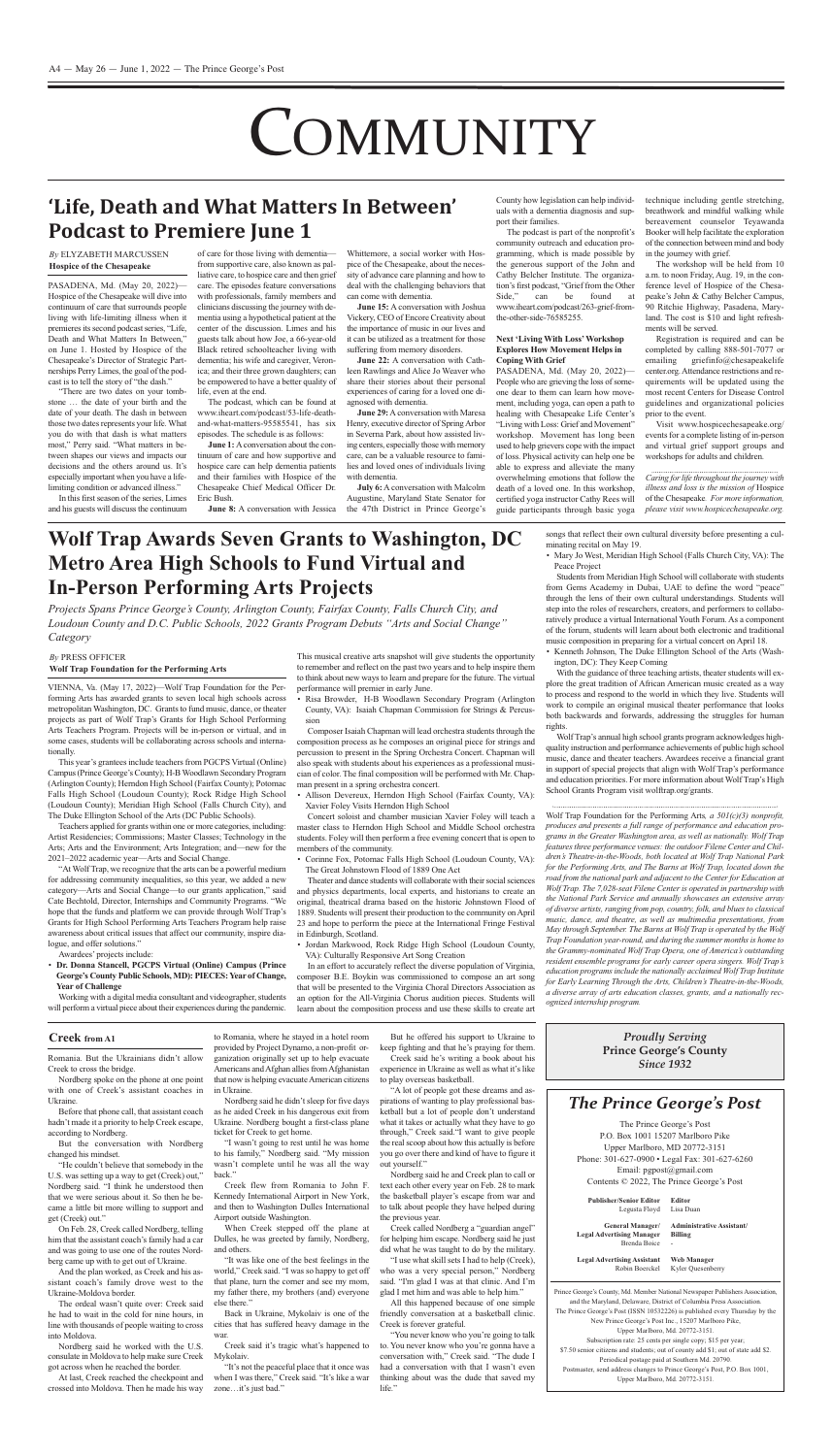Budget and Taxation Committee's Subcommittee on Health and Human Services and a valued member of the Maryland Senate senior leadership team, providing input and guidance on major policy initiatives.

An alumna of Howard University, Sen. Griffith holds a master's degree in social work. She earned her bachelor's degree in human services and psychology from Montana State University, Billings (formerly Eastern Montana College). Continuing her education in 2014, Sen. Griffith completed the community health leadership program through the Satcher Health Leadership Institute, Morehouse school of Medicine, and that same year received an Honorary Doctorate of Humane Letters from the virginia university of lynchburg, school of Liberal Arts. She currently serves as deputy director of the Prince George's Arts and Humanities council.

This year's Distinguished Graduate from Prince George's Community College, Frances Oladimeji, will also speak at the ceremony. While a nursing student at the College, Oladimeji was an Honors Academy member who maintained a 3.9 GPA. She also earned national recognition for her scholarship,

Other Commencement speakers include Falecia Williams, Ed.D., president, Prince George's Community college; sidney gibson, chair, prince George's Community College Board of Trustees; and Clayton Railey, Ph.D., executive vice president and provost of Teaching, Learning, and Student success.

Spring 2022 graduates include 228 students from the College's Early and Middle College Programs, which enable first-generation and low-income students to earn their high school diploma, specialized certification, and a college degree within four to six years.

Follow Prince George's Community College on Facebook, Twitter, and Instagram @pgccnews to stay connected.

PHOTO COURTESY HPRP

"We all need a supportive community to help unleash our God-given potential," said Oladimeji. "prince george's community college was that community for me. I'm honored and grateful to be a graduate of this reputable college."

HPRP Board of Directors President, Carnot Evans, III, Esq., shared, "Kirsten brings a unique mix of attributes and experiences that make her the ideal leader to take HPRP into its next chapter. She has dedicated her career to defending the rights of underserved and marginalized communities, is a passionate advocate for social and racial justice, and brings executive leadership experience as a Bal-

timore city public Defender."

Ms. Downs served as a trainer and group leader for the National Association of Public Defense Executive Leadership Institute, faculty trainer for the office of the Public Defender's New Attorney Training Program, and presenter for national and local advocacy organizations.

> expungement, HPRP works to change policies and programs that contribute to homelessness. Each year in Maryland, at least 50,000 people experience homelessness, and more than ten times that amount live with the fear of being one misstep away from becoming homeless.

LARGO, Md. (May 17, 2022)—Woodlands at Reid Temple, a 252-unit senior living community in Glenn Dale, MD, received the Maryland Department of Housing and Community Development's Construction Excellence Award last week for its outstanding work on the construction of this community. The Prince George's County Department of Housing and Community Development (DHCD) provided \$618,490 in HOME funds along with a Payment in Lieu of Taxes (PI-LOT) to assist in the financing for the development and construction of this affordable apartment complex.

"We are delighted to see one of our affordable senior communities receive this recognition," said Aspasia Xypolia, Director of the Prince George's County Department of Housing and Community Development. "We congratulate the development team of Atlantic-Pacific Communities, Urban Matters and Reid CDC for delivering affordable quality homes for the County's seniors."

"Atlantic Pacific Companies (APC) is excited to have partnered with the State of Maryland and Prince George's county to deliver these 252 high-quality affordable housing units for the senior residents in Glenn Dale, MD. APC worked with our contractor Whiting-Turner and design team at Wiencek & Associates to create a pastoral setting with an approachable design for our community's residents," said Scott Kriebel, Vice President of Development for Atlantic Pacific Companies.

> having developed educational seminars and con-

ference presentations on racial justice, holistic representation, and implicit bias,



Woodlands at Reid Temple, located at 11600 Glenn Dale Boulevard, opened in april 2021 and features bedrooms

"The living experience is positive and there is a real sense of community," says James Peyton, Woodland at Reid Temple resident. "The lounge area, porch and patio are very comfortable, and the activity room has a full kitchen."

"I really enjoy living here," said Lawrence Sampson, another Woodlands resident. "It's a quiet community and it's close to my church. i really like the gym, community room and screened-in porch."

"i am honored to have been selected to lead and support the exceptional team at the Homeless Persons Representation Project," shares Ms. Downs. "I was drawn to HPRP because of its mission to end homelessness in Maryland and because its efforts align with my goal to work with an organization advocating at the intersection of policy reform, economic and racial justice, and community building. In this time of growing housing and economic insecurity, our communities need the vital work of HPRP more than ever. I look forward to partnering with our board, funders, and volunteers to fortify HPRP's mission and tackle the causes of homelessness head on."

"As a Prince George's County resident and business owner, I am grateful to be a part of the team providing exceptional development and senior housing with a wide range of amenities," said Raymond L. Nix, President of Urban-Matters Development Partners, L.L.C. "I am humbled to be part of the transformative development in Prince George's county and have a meaningful impact on the livers of our senior residents."

For more information on Woodlands at Reid Temple, contact the leasing office on 301-778-1281, or visit the website: www.woodlandsatreidtemple.com

National Social Security Advisor at the AMAC Foundation, the non-profit arm of the **Association of mature American Citizens**

> Beyond providing direct legal representation in matters such as wrongful evictions, veterans benefits, and records

> > leadership, and service from the Phi Theta Kappa International Honor Society as a Coca-Cola Academic Team Bronze Scholar. Oladimeji graduated in December 2021 and is currently working while pursuing her B.S.N. at the University of Maryland School of Nursing.

*Dear Rusty:* My husband is 65 and I am 55. He has recently been diagnosed with terminal lung cancer. My question is, will I continue receiving his full social security check every month after his passing? Will the amount decrease? *Signed: Tearful Wife*

*Dear Tearful Wife:* So sorry to hear of your husband's condition. If he is now receiving Social Security benefits, when he passes your husband's Social Security payments will stop. You will be able to keep the payment received in the month your husband dies (which is for the previous month), but any payments made thereafter must be returned to the Social Security Administration (SSA). FYI, normally the funeral director who handles arrangements sends a death certificate to social security, which will stop your husband's SS benefits effective with the payment for his month of death. However, you should notify the bank which receives your husband's SS payment of his death, and they will automatically return any later incorrect payments to the SSA.

At age 55, you are too young to collect survivor benefits from your husband (unless you are disabled, in which case you can). you will first become eligible for a survivor benefit from your husband when you are 60 years old, but if you claim it at that time, it will be cut by 28.5% from the full amount. your maximum benefit as your husband's survivor is 100% of the benefit he is now receiving, but you can only get the full amount by waiting until your own full retirement age (FRA) of 67 to claim it. Any SS benefit claimed before full retirement age is reduced.

"We applaud the development team on this construction excellence award and for providing high quality affordable housing for our seniors," said County Executive Angela Alsobrooks. "As Prince George's County prospers, affordable housing is critical for our vulnerable populations, including our seniors and the community at-large. We want to ensure our seniors, who have contributed to our community and called Prince George's County home for decades, have an opportunity to stay here and live comfortably in housing that is affordable."

If you will also be eligible for your own SS retirement benefit (from your own lifetime work record), and your own benefit at maximum will be more than your survivor benefit, you can choose to take your survivor benefit first and delay claiming your own SS retirement benefit until it is more than your survivor benefit. your own benefit will reach maximum at age 70 so you could, if desired, take your survivor benefit first and your own larger benefit later. Or, once you are 62 you can claim only your own reduced benefit first and allow your survivor benefit to reach maximum at your full retirement age. in other words, you have a choice of which benefit to claim, and you should try to maximize the one which will give you the highest benefit for the rest of your life. But remember, the earnings test will apply to any benefit you claim before reaching your full retirement age.

*The* 2.4 *million member* Association of Mature American Citizens [AMAC] *www.amac.us is a vibrant, vital senior advocacy organization that takes its marching orders from its members. AMAC Action is a non-profit, non-partisan organization representing the membership in our nation's capital and in local Congressional Districts throughout the country. And the AMAC Foundation (www.AmacFoundation.org) is the Association's non-profit organization, dedicated to supporting and educating America's Seniors. Together, we act and speak on the Association members' behalf, protecting their interests and offering a practical insight on how to best solve the problems they face today. Live long and make a difference by joining us today at www.amac.us/join-amac.*

with large walk-in closets, floor to ceiling windows and stainless steel appliances. The facility includes a community room with a fireplace and warming kitchen, fitness center, medical office, barber/hair salon, hobby/arts & crafts room, media room, screened-in patio, and community areas on each floor.

The hearing is open to the public, and public testimony is encouraged. persons with questions regarding this hearing may call 301-773-2100 for further information.

Homeless Persons Representation Project, Inc. (HPRP), a nonprofit with a mission to end homelessness in Maryland, is thrilled to announce that Kirsten Gettys Downs has been named its new Executive Director. Ms. Downs rose to the top of a highly competitive group of finalists during an extensive search conducted by a board and staff member committee alongside executive search firm LeaderFit.

*See* **DiRECtOR** *Page* **A7**



photo courtesy Maryland departMent oF housing and coMMunity developMent

**Exterior of Woodlands at Reid temple**

**kirsten Gettys Downs**

*By* press oFFicer **HPRP**

### *By* press oFFicer

### **maryland Dept. of Housing and Community Development**

### **Graduates from A1**

# BUSINESS AND FINANCE

### **Ask Rusty:**

### **Will my Husband's Benefits Continue After He Dies?**

#### *By* russell gloor,

if you are still working when you become eligible for your survivor benefit, you should be aware that Social Security will impose an earnings limit until you reach your FRA. The earnings limit changes annually (for 2022 it is \$19,560) but, if it is exceeded, ss will take away benefits equal to \$1 for every \$2 you are over the limit (half of what you exceed the limit by). if you work full time and your earnings are high enough, you may be disqualified from receiving survivor benefits (because your benefit amount may not offset the penalty for exceeding the earnings limit). The earnings limit applies until you reach your full retirement age, at which time your survivor benefit also reaches maximum (100% of the amount your husband was receiving at his death).

*This article isintended forinformation purposes only and does notrepresent legal orfinancial guidance. It presents the opinions and interpretations of the AMAC Foundation's staff, trained and accredited by the National Social Security Association (NSSA). NSSA and the AMAC Foundation and itsstaff are not affiliated with or endorsed by the Social Security Administration or any other governmental entity. To submit a question, visit our website (amacfoundation.org/programs/social-security-advisory) or email us at ssadvisor@ amacfoundation.org.*

### **Social Security matters**

### **Leading Local Nonprofit, Homeless Persons Representation Project, inc., Selects Baltimore City Public Defender as New Executive Director**

### **Woodlands at Reid temple Senior Housing Community Wins maryland Construction Excellence Award**

### **City OF GLENARDEN NOtiCE OF A PROPOSED REAL PROPERty tAX iNCREASE**

The City of Glenarden proposes to increase real property taxes.

- 1. For the tax year beginning July 1, 2022, the estimated real property assessable base will increase by 4.11%, from \$2,827,146 to \$2,948,261.
- 2. if city of glenarden maintains the current tax rate of \$0.3481 per \$100 of assessment, real property tax revenues will increase by 4.11% resulting in \$121,115 of new real property tax revenues.
- 3. in order to fully offset the effect of increasing assessments, the real property tax rate should be reduced to \$0.3338, the constant yield tax rate.
- 4. the city of glenarden is considering not reducing its real property tax rate enough to fully offset increasing assessments. The City of Glenarden proposes to adopt a real property tax rate of \$0.3481 per \$100 of assessment. This tax rate is 4.11% higher than the constant yield tax rate and will generate \$121,115 in additional property tax revenues.

a public hearing on the proposed real property tax rate increase will be held at 8 pm on June 02, 2022, via virtual hearing.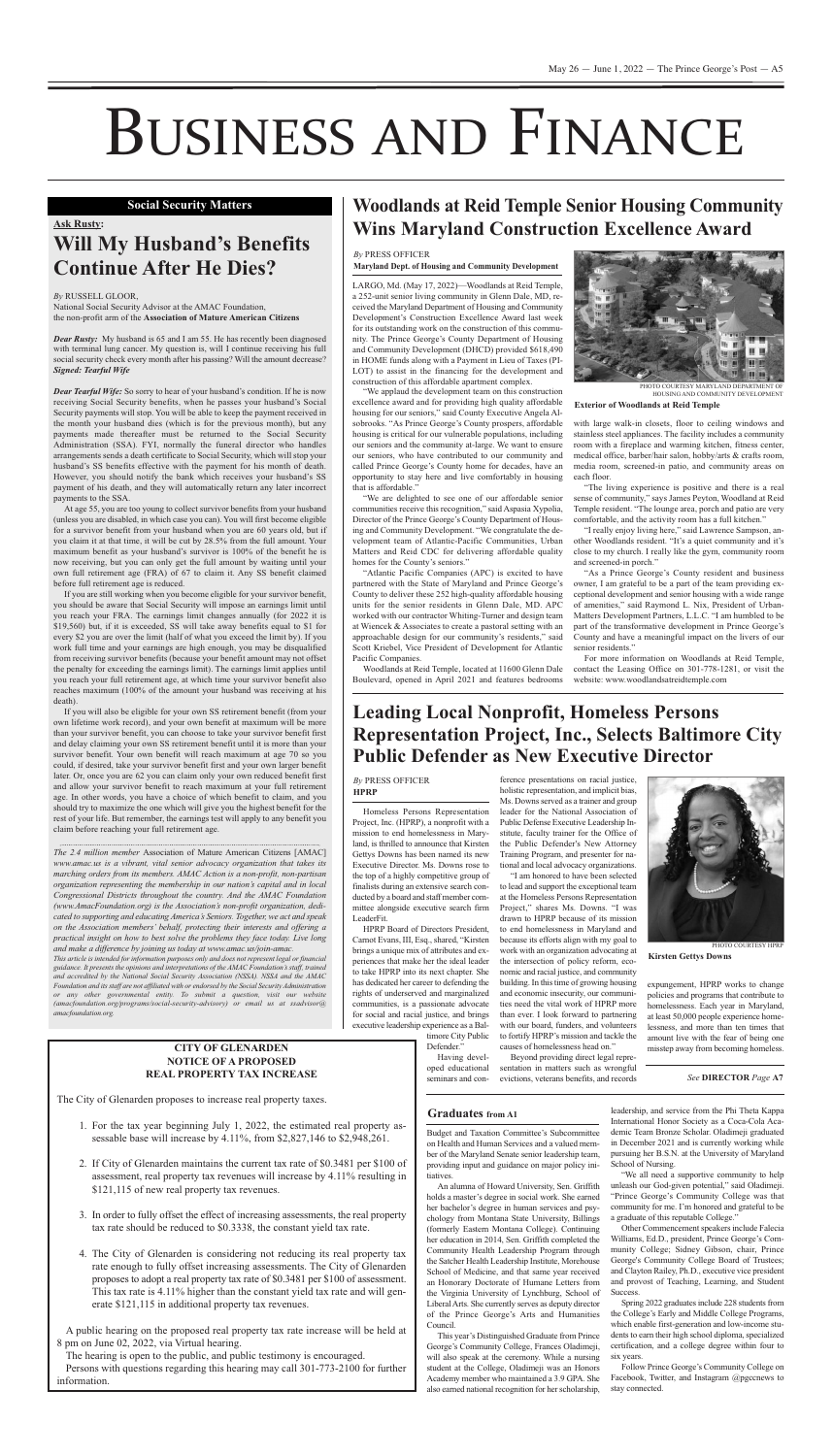JEFFERSON CITY, Mo. (May 16, 2022)—What's good for the earth is often good for its human occupants, too. That's the message from Clean Fuels Alliance America as it releases the results of phase 2 of a groundbreaking study on the air quality benefits of biodiesel—especially in the context of underserved Environmental Justice communities.

The latest study from Trinity consultants, conducted on 15 high-risk air quality communities coast-to-coast, reinforces that switching to biodiesel results in substantial health benefits. Specifically, the benefits include decreased cancer risk, fewer premature deaths, reduced asthma attacks and fewer lost workdays. B100 can achieve these benefits

Antoine M. Thompson, executive director of the Greater Washington Region Clean Cities Coalition, knows all too well that the pollution of air, land and water are environmental injustices that often shorten the life expectancy in communities of color, including in Washington D.C. A former New York state representative and former head of the oldest organization of Black real estate professionals in the U.S., Thompson is a nationally recognized leader for Environmental Justice, green business, housing, diversity and urban policy.

and residential heating.

Combining Phase 1 and Phase 2 of the study, researchers found that switching to 100% biodiesel in the 28 transportation and home heating oil sectors studied would provide immediate community health improvements that include the following:

"if we are committed to addressing environmental inequities, we should embrace using every drop of biodiesel we can, right

a45% reduction in cancer risk when legacy heavy-duty trucks such as older semis use B100, and

tions among the hardest to decar-ago, highways were built directly bonize –heavy-duty transportation through many communities of color, and those neighborhoods continue to suffer higher rates of asthma and other illnesses today. As we finally begin to reckon with the social and economic consequences of inequitable air quality treatment, the good news is we have the power to change things for the better immediately, as this study shows." The Trinity study found that replacing diesel fuel with biodiesel in Washington D.C. alone could reduce the symptoms of asthma (such as needing to use an inhaler) by nearly 13,000 incidents per year. it also found that annual lost workdays could be reduced by almost 5,700, representing close to \$1.5 million in economic activity. Overall, the economic benefit of improved

The study used standard EPA air dispersion modeling tools, along with well-established health risk assessments and benefit valuations, to calculate the public health benefits and resulting economic savings of switching from petroleum diesel to 100% biodiesel (B100) in transportation and heating uses. Expanding on phase 1, completed last year, the report focused on communities in Phoenix; Las Vegas; Houston; Detroit; Minneapolis/St. Paul; chicago; st. louis; indianapolis; cleveland/akron/canton, ohio; Boston; Buffalo, new york; port of Elizabeth, New York/New Jersey; Charlotte, North Carolina; Philadelphia and the District of columbia.

The majority of the sites are named in the American Lung Association's State of the Air report as among the "most polluted cities."

since the numbers represent findings from just 28 communities, they show just a fraction of the potential for positive impact, Rehagen said.

sponsored by clean Fuels, the study was conducted by Trinity consultants, a company with over 40 years of experience conducting air dispersion modeling and related health risk assessments. The two-phase study was supported by the Nebraska Soybean Board, South Dakota Soybean Research & promotion council, california Advanced Biofuels Alliance, Iowa

area would total over \$262 million each year.

There's a good chance, if you use a gas-powered lawn mower, that maintaining your lawn is worse for the environment than your morning commute. in some cases, far worse.

Running a typical gas mower for one hour creates roughly the same amount of smog-forming air pollution as driving a passenger car 300 miles, according to the California Air Resources Board. In the case of some gas-powered leaf blowers, an hour's worth of use is equivalent to driving 1,100 miles.

- More than 456,000 fewer/reduced asthma cases per year
- More than 142,000 fewer sick days per year
- Cancer cases reduced by more than 9,400 (over a 70-year timeframe)
- The prevention of more than 910 premature deaths per year Over \$7.5 billion in avoided health costs annually

All told, say the authors of a 2021 study published in the International Journal of life cycle assessments, the small, inefficient gas engines used for lawn mowers, blowers, weed trimmers and other garden equipment account for a quarter of all nonroad gasoline emissions nationwide each year.

> an 86% reduced risk when biodiesel is used for home heating oil, known as Bioheat® fuel.

One reason lawns matter is their sheer scale. A 2010 report by the Chesapeake Stormwater Network, based on data from 2000 to 2005, found that turf covers as much as 3.8 million acres in the Bay watershed, which is about  $10\%$  of the total land area. Development has likely increased that amount. While residential lawns make up much of that acreage, turf also proliferates along roadways and around commercial buildings.

all of this has big implications for water quality, especially as more forests and farmlands are developed. A 2020 assessment

> "powerful change often starts at the local level, and we hope this report captures the attention of

The volume and speed of water running off the land can erode streambanks, contribute to localized flooding and negatively affect aquatic insects and fish. as climate change drives more frequent, severe storms, this becomes even more problematic.

> those who are committed to providing clean air for all, clean Fuels Alliance America CEO Donnell Rehagen said. Although we've seen a decrease in diesel particulate matter overall thanks to improving technologies, a large gap remains between EJ and non-EJ communities. The time to act is now. Biodiesel and renewable diesel can make a difference in quality of life today—not waiting decades into the future."

In your own yard, the best solution is to convert more lawn to native trees, shrubs, plants and low-maintenance groundcover. this allows more water to soak into the soil, provides food and shelter for wildlife and reduces the harmful air pollution emitted by lawn equipment.

Another important step is to limit fertilizing. Get your soil tested first to determine what is or isn't needed. Better yet, instead of fertilizing, use an electric mulching mower, which naturally fertilizes the grass by leaving the clippings in place to decompose and add nutrients and organic matter to the soil. The clippings also provide food and habitat for pollinating insects.

The same goes for leaves in the fall. Don't bag them and send them off to a landfill; use an electric mulching mower to return them to the soil.

Lithium is called "white gold" for good reason: the metal's value has been growing exponentially over the last several years, in large part because it is an essential component of lithium-ion batteries, themselves indispensable in several key sustainable technologies where energy storage is of utmost importance. As electric cars, wind and solar power have grown into major players in the energy industry, lithium has become key to engineering a future free of fossil fuels.

Why does this matter for the chesapeake Bay and its rivers and streams across the watershed? For starters, one-third of the nitrogen pollution that ends up in the water comes from air pollution, according to the Chesapeake Bay Program. That makes air emissions a big challenge for Bay restoration, but we should also see it as a big opportunity.

> How much environmental degradation can be tolerated locally in the name of conservation globally has led to debates in places as far-flung as Chile, Serbia and Arizona. Indigenous communities often bear the brunt of the

changing the way we care for lawns— or better yet, reducing the amount of lawn we need to care for—offers a way to make significant water quality improvements. the Bay watershed states collectively are not on track to meet targets for implementing pollution-reduction measures by 2025. This is something individuals, localities and states can do quickly and at a much lower cost than many other nutrient control best management practices.

> The U.S. currently produces just one percent of the global lithium supply, according to The Wall street Journal. But as the

### **CONTACTS:** Lithium mining in chile, nytimes.com/2021/12/28/cli-

showed that polluted runoff from urban and suburban areas is the only significant source of pollution in the watershed that is still growing—and in some cases even offsetting some of the pollution reductions made to date in wastewater management and agriculture.

> way-11615311932; University of córdoba study, e u r e k a l e r t . o r g / n e w s releases/856097.

**EarthTalk®** is produced by Roddy Scheer & Doug Moss for the 501(c)3 nonprofit **Earthtalk**. see more at https://emagazine.com. To donate, visit https//earthtalk.org. Send questions to: question $\omega$ earthtalk.org

### **Lithium mining an Environmental Scourge** Earth TALK<sup>™</sup>

What many people may not know is that, during a rainstorm, lawns can act more like green-carpeted concrete than a forest floor, soaking in only one-tenth the amount of precipitation, often less. The reason is that yards have more compacted soil, less organic matter and shallower root systems than forests. As a result, in a heavy rainstorm, much of the water that falls on a lawn rushes quickly into storm drains and out into local streams, often taking fertilizer and pesticides along with it.

We can do much more to address this source of pollution. Maryland and virginia have passed statewide limits on phosphorus fertilizers for lawns, but pennsylvania is still considering legislation to do so. Phosphorous limitations are a good start, but the partnership also needs new initiatives to find ways to address this source of pollution.

a ban on gas-powered leaf blowers took effect this year in the District of Columbia, but a measure that would allow Virginia localities to regulate leaf blowers has been tabled. in Maryland, a General Assembly bill to ban sales of gas-powered leaf blowers in the state was withdrawn earlier this year.

addressing these sources should be considered at a much broader scale across the watershed as a way for Bay states to meet their pollution-reduction commitments.

Finally, switch from gas-powered to electric lawn and garden equipment. Electric mowers, blowers, trimmers, edgers and such are widely available, usually with a choice of cordless or plug-in models. This significantly reduces air pollution that contributes to smog—a major threat to human health—and the nitrogen pollution that harms waterways.

addressing stormwater pollution through retrofits can be expensive and challenging but changing the way we care for our yards is not. it also benefits our health, improves wildlife in our yards and can save us some time in the process. We can't afford not to take these steps.

*The Chesapeake Bay Foundation's Harry Campbell, Doug Myers and Joseph Wood are, respectively, director of science policy and advocacy for its Pennsylvania Office, Maryland senior scientist and Virginia senior scientist. Their views do not necessarily reflect those of the Bay Journal.*

*This story was originally published in the Bay Journal and was provided by the Bay Journal News Service*

# ENVIRONMENT

### *Dear EarthTalk:*

*Why is lithium mining so bad for the environment?* —Jane B., atlanta, ga

But acquiring lithium comes at an enormous cost. As with most metals, its mining is destructive. It often works like this: Briny water, containing lithium as well as salts and other metals, is pumped

to the surface from underground aquifers and mixed with freshwater. the concoction then sits in pools to allow the water to evaporate, leaving the rest of its contents behind as brightly-colored toxic sludge. Refineries use heat and chemical reactions to extract the lithium from that, refining it into powder which is then packaged and shipped to buyers around the world. The remaining wastewater is pumped to pools, where it can sit indefinitely. Any accident that releases mine contents into surrounding communities or the groundwater supply could have devastating long-term impacts.

damage, and political leaders have typically given little weight to their concerns. In Arizona, for example, an expanding lithium mine is threatening the Hualapai tribe's cultural and historic sites. While hualapai leaders have been fighting to protect their land, supreme court precedent dating to the 1820s has left them with little legal leverage to wield against the massive power of the mining industry and federal government. And for politicians who have pledged to work with native peoples to confront climate change, mining lithium and other precious metals is bringing priorities into conflict: how do you ensure the availability of materials essential to the future of renewables while protecting tribal rights?

Biden administration moves to boost production of electric vehicles and challenge china's market domination, mining of the metal is expected to increase dramatically in coming years. Over time, experts say, that will reduce fossil fuel emissions by making electric cars more affordable, and therefore more popular. still, environmental leaders disagree as to whether the benefits of those cuts would outweigh the harm done to the people who rely on the minescarred land.

some new research suggests a slightly more positive future scenario. A 2020 University of Córdoba study in Spain found that the batteries could be recycled and reused, and could even work effectively without cobalt, another metal that requires destructive mining practices. For now, though, lithium mining is poised to grow rapidly to meet soaring demand. As environmentally conscious consumers buy electric cars in ever-greater numbers, it's important to be aware of the dirty process that powers those clean air vehicles.

mate/chile-constitution-climatechange.html; Mining on Hualapai land, hcn.org/issues/53.7/indigenous-affairs-mining-for-lithiumat-a-cost-to-indigenous-religions; The future of American lithium, wsj.com/articles/americas-battery-powered-car-hopes-ride-onlithium-one-producer-paves-the-



credit: richard Martin, FlicKrcc

**An expanding lithium mine in Arizona is threatening the Hualapai tribe's cultural and historic sites.**

*By* harry caMpBell, doug Myers & Joseph Wood, chesapeaKe Bay Foundation **Bay Journal News Service**

## **For Clean Air and a Clean Chesapeake, Electrify Your Lawn Care**

*By* press oFFicer

**Clean Fuels Alliance America**

by reducing pollution in applica- now," Thompson said. "Decades health in the Washington, D.C.,

### **New Study Shows Opportunity to Address Health inequities in EJ Communities**

*Analysis provides further evidence of biodiesel's health benefits, down to neighborhood level*



photo credit Matt Mallet/cc By-nc-nd 2.0

**Every hour of running a gas-powered mower can emit the same amount of air pollution as driving a passenger car 300 miles.**

*See* **StUDy** *Page* **A7**